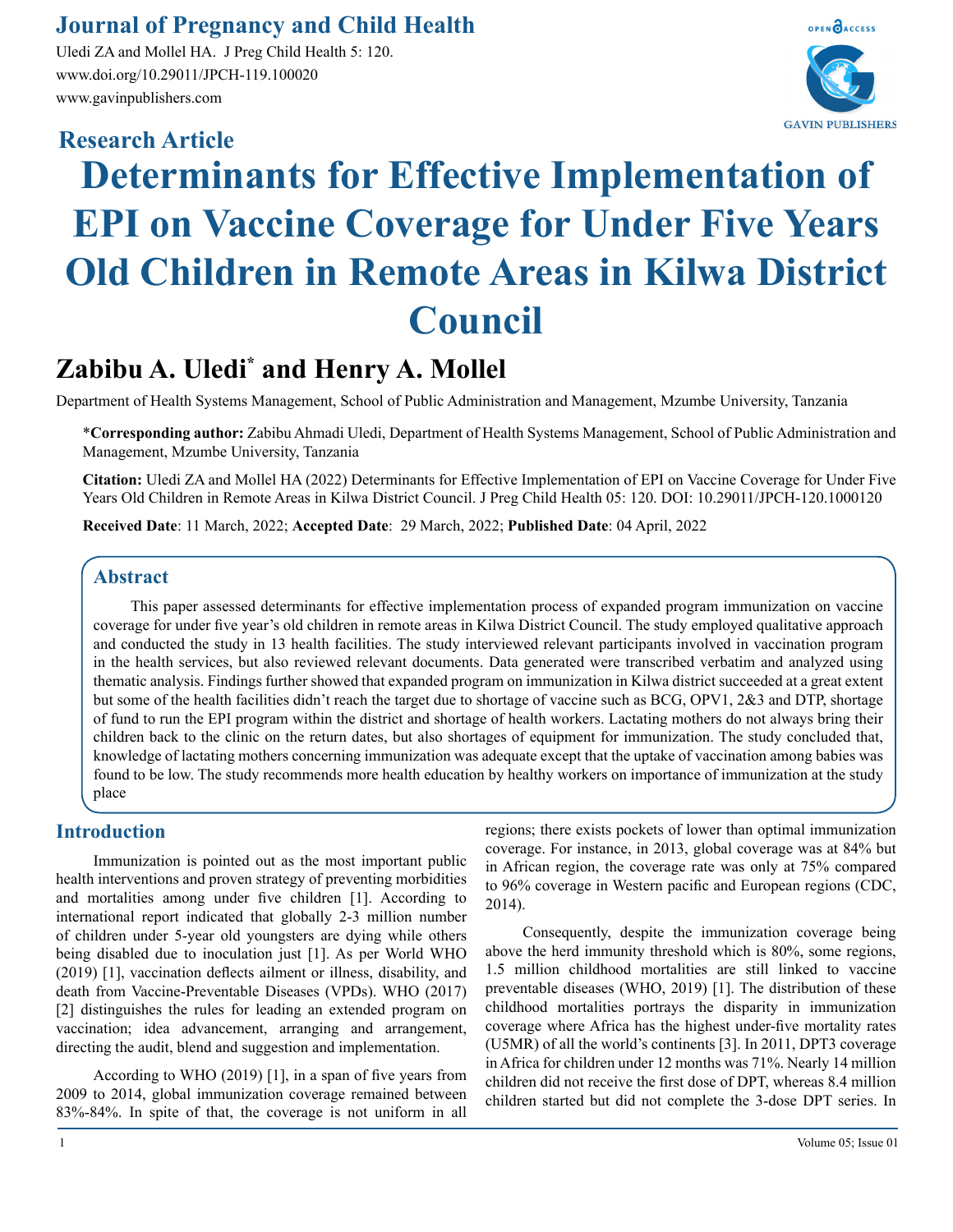2013, estimated 21.8 million eligible children did not complete the 3-dose series (WHO, 2014). In Sub-Saharan Africa, one child in every 13 children die before their fifth birthday, which is 14 times higher than in developed countries (WHO, 2019) [1].

TZA - DTP3



**Figure 1:** Penta 3 Coverage.

**Source: WHO report (July 2020)**

The government through Ministry of Health and Social Welfare customized the Expanded Program on Immunization (EPI) into Tanzania Expanded Program on Immunization in 1980 to coordinate the immunization services in the country [4]. Through the Division of Vaccines and Immunization's (DVI), EPI added hepatitis B vaccine (HepB) and Hemophilus influenza type b (Hib) to DPT to form a pentavalent vaccine which prevents against diphtheria, pertussis, tetanus, hepatitis B and Hemophilus influenza [4].

 Furthermore, the government of Tanzania supported provision of immunization whereby 13 antigens delivered free of charge in all public and private health facilities [4]. The vaccines provided were BCG, OPV, DPT-Hib-HepB, PCV13, Rotavirus, Measles Rubella and Tetanus Toxoid. In 2017, the coverage of more than 90% was achieved in all antigens except for the second dose of Measles Rubella (MR2) which was 78% reflecting that parents or caretakers were not informed or reminded of the second dose of Measles Rubella vaccination visit [4]. In 2017, a total of 152 (83%) out of 184 district councils achieved the DPT-Hib-HepB 3 coverage of at least 90% and the number of children who did not complete three doses of DPT-Hib-HepB reduced from ,65 122 reported in 2016 to 34,149 for 2017 [4].

Tanzania's vaccination coverage has remained below the WHO recommended rates and has been on decline since late 1990s when it was 72.7 percent, 72.3 percent in 2004 as well as 68%, in 2014 [4]. In Tanzania, the Ministry of Health and Social Welfare modified the Expanded Program on Immunization (EPI) into Tanzania's Expanded Program on Immunization in 1980. This was meant to harmonize the immunization services in the country, whereas 13 antigens delivered free of charge in all public and private health facilities (WHO, 2019) [1]. About 90% the government of Tanzania achieved to provide the antigens except for the second dose of Measles Rubella (MR2) which was 78%. This replicates that, parents or caretakers were not knowledgeable or reminded of the second dose of Measles Rubella vaccination visit.

Immunization coverage remains a problem in some of the Health facility at Kilwa District such as Kisangi Dispensary, Nandete Dispensary, Zingakibaoni Dispensary still the OPV and measles coverage is below 80 % (VIMS, 2019).

In addition, immunization coverage remains a problem in some of the Health facility at Kilwa District such as Kisangi Dispensary, Nandete Dispensary, Zingakibaoni Dispensary still the OPV and measles coverage is below 80 % (VIMS, 2019). This means that there is low coverage of vaccination due to the factor that there is little awareness among mothers on why there is a need to vaccinate, failure of mothers to return the children for the 2<sup>nd</sup> and 3rd doses due to fear of side reaction; negative perception upon contraindication of immunization and limited information on place and/or time of immunization. Little is also known on evaluation of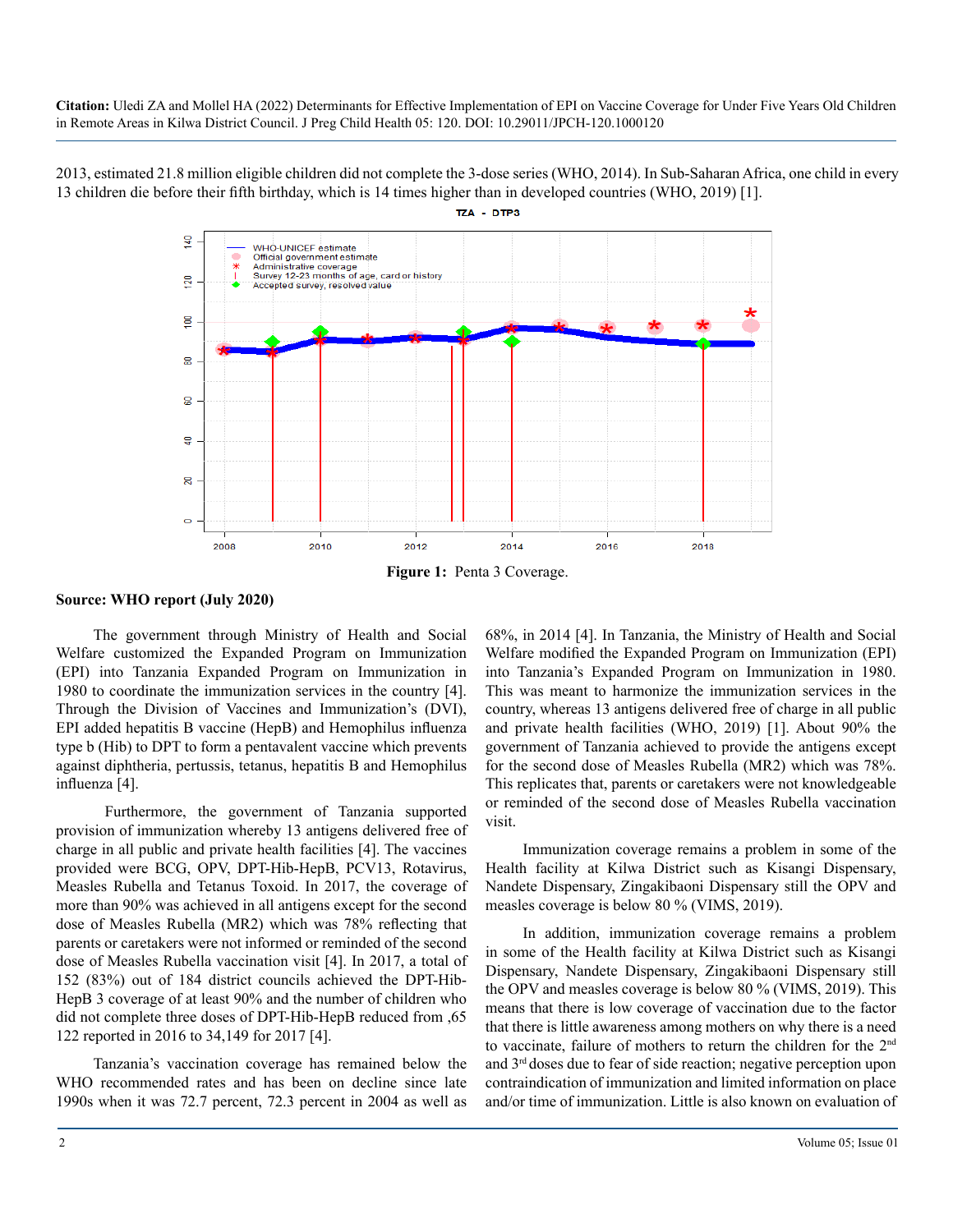implementation process of expanded program on immunization on vaccine coverage for under five years old children in remote areas in Kilwa district council.

The government of Tanzania supported provision of immunization whereby 13 antigens delivered free of charge in all public and private health facilities [4]. The vaccines provided were BCG, OPV, DPT-Hib-HepB, PCV13, Rotavirus, Measles Rubella and Tetanus Toxoid. In 2017, the coverage of more than 90% was achieved in all antigens except for the second dose of Measles Rubella (MR2) which was 78% reflecting that parents or caretakers were not informed or reminded of the second dose of Measles Rubella vaccination visit [4]. Therefore, this study sought to examine the factors facilitating or hindering processes for implementation of EPI on vaccine coverage for under five years old children in remote areas in Kilwa District Council.

#### **Previous Research Evidence**

Yihunue, et al. (2015) conducted the study on childhood immunization in Ethiopia for 12-24 months old children and found that fully immunized children were 24.3%. This utilization was below the set national target of 66%. The finding and conclusion from this study indicates that health facilities had to obtained appropriate information in relation to childhood immunization. Also, based on the findings the study recommends that all the health workers should be equipped with training in relation to childhood immunization. According to Cana van, et al. [5] conducted the study by using demographic information obtained from developing countries such as Rwanda, Uganda, Kenya, Burundi, Tanzania, and Ethiopia and checked on rates of fully immunized child for BCG, polio and DTP as per WHO. The study findings revealed that children's should be directed to one among the vaccines provided so as to prevent the spread of disease. Also, based on the study recommends that there should be examination of political stability in each of the developing countries under this observation.

Ozcirpici, et al. [6] conducted the study on the immunization services for young children in Gaziantep, Turkey. The study findings reveal that the level of immunization drop about 84% due to individual personalities as well as the perception generated from the society regarding the vaccination. Therefore, more education should be provided in order to raise the awareness on the importance of immunization. Onsuma, et al. [7] conducted on the maternal health and children immunization status in Kenya. The findings revealed that most of the children in Kenya they use BCG 94%, poliomyelitis 77%, DPT 91% and measles 74%. But also, BCG vaccines has not fully arranged compared to other vaccination.

 Therefore, the conclude that more education concern the importance of immunization service should be provided. Gianluca, et al. [8] they conducted the study where by the findings from their study revealed that variables such as low utilization of antenatal clinics, low perception on immunization, many children in the family, inaccessible health facilities, inadequate knowledge on immunization and retention of child health card in the health facility plays a major role in decrease the level of vaccination service. The study conclude that health education should be provided and more time should be allocated so as to improve the process of immunization. Furthermore, according to Etana and Deresa (2012) [9] examne the study on children aged 12-24 months to identify risk factors linked to uptake of immunization in central Ethiopia. The findings revealed that about 34.5% are fully vaccinated and unvaccinated 23.7%. Also, the study indicates that the main reasons for this outcome is due to the inadequate knowledge on the vaccination.

According to Hussein et al., [10] conducted the study on the factors that influence immunization coverage among children aged 12-23 months in Oromia Regional State, Eastern Ethiopia. The study revealed that there is low rate of vaccination coverage due to mothers had an inadequate knowledge concerned the education of vaccination. On the other hand, Belachewet al. [11] on his study the findings revealed that most of the mothers had poor knowledge concern the education of immunization. Moreover, based onLilian et al., (2013) conducted the study on the full immunization among children aged 12-23 months in Kaptembwo location, Nakuru County in Kenya. The study revealed that the drop-out rate between the first and third pentavalent vaccine coverage was 8.9%. But also, this study didn't cover other related factors such as accessibility in terms of distance so as to identify defaulters and reduce drop-out rate.

#### **Methodology**

A cross sectional study design was employed to determine the implementation of Expanded Program on Immunization for under five children in remote areas. The researcher adopted cross sectional because of its flexibility, less expensive and less time consuming compared to other study designs. Also, the study targeted populations to whom the findings are generalized. These include CHMT members including DMO, DRCHCO, DIVO from Kilwa District and all parents or guardian with under 5 children, under 5 children, health care providers from health facilities. See in the Figure 2 below;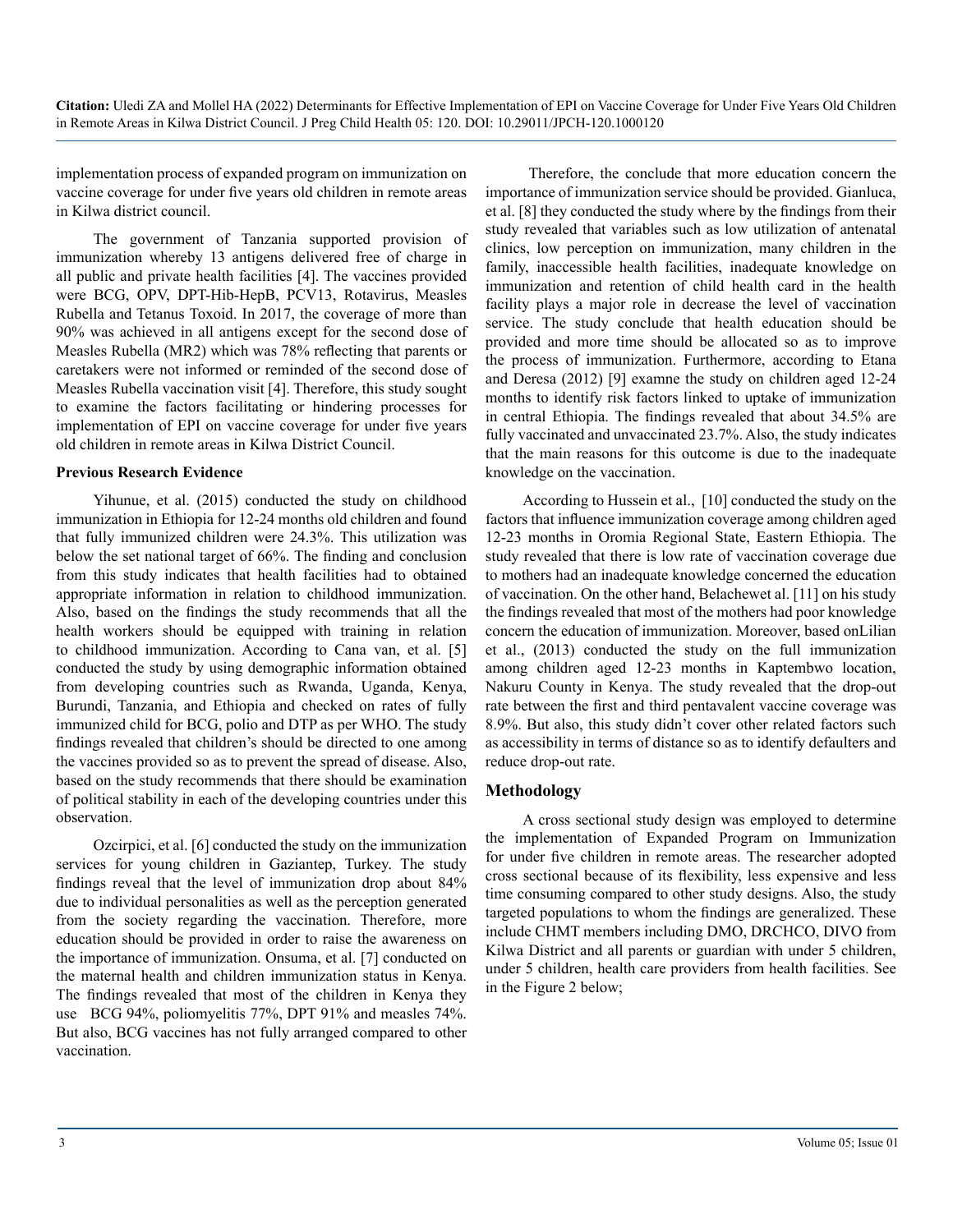

**Figure 2:** Proportion distributions of Respondents by health facilities.

The sample size was pre-determined. The appropriate sample size for the study obtained was 60. Purposive sampling technique was used to select the sample size these techniques enabled not all the respondents to have an equal chance of being selected. The study was conducted between May and July 2021 and included 60 participants from different health facilities in Kilwa District, Tanzania.

Kilwa District is one among the six districts in the Lindi region. According 2012 Population and Housing Census Kilwa District was estimated to have total population of 190,744 with male 91,661 and female 99,083 with average of house hold size 4.4 sex ratio 93. The council has 60 health facilities 53 Dispensaries, 5 health center and 2 hospitals. Therefore, a total of

 13 health facilities were involved in the study in which 2 were from Hospital, Kinyonga district hospital and Kipatimu mission hospital. 3 Health Centre, which is Masoko, and Tingi in urban area and pande in hard to reach area which stipulated at rural area,8 Dispensaries which is Likawage, Mitole, kikole, somanga, Nakiu, Lihimalyao, Mtandi, Mavuji stipulated at rural in hard to reach areas. The council has 6 divisions with 23 wards, 91 villages, and 10streets with 2 Township the study was conducted in 13 wards.

| Facility                   | <b>Male</b> | Female         | <b>Total</b>   |
|----------------------------|-------------|----------------|----------------|
| Kinyonga district hospital | 1           | 6              | 7              |
| Kipatimu Mission hospital  | 1           | 5              | 6              |
| Masoko health centre       | 1           | 3              | 4              |
| Tingi Health centre        | 1           | 3              | 4              |
| Pande health centre        | 1           | $\overline{4}$ | 5              |
| Likawage dispensary        | $\theta$    | $\overline{2}$ | $\overline{2}$ |
| Mitole dispensary          | 0           | $\overline{2}$ | $\overline{c}$ |
| Kikole dispensary          | 0           | $\overline{2}$ | $\overline{c}$ |
| Somanga dispensary         | 1           | $\overline{4}$ | 5              |
| Nakiu dispensary           | $\theta$    | $\overline{2}$ | $\overline{c}$ |
| Lihimalyao dispensary      | 0           | 4              | 4              |
| Mtandi dispensary          |             | 2              | 3              |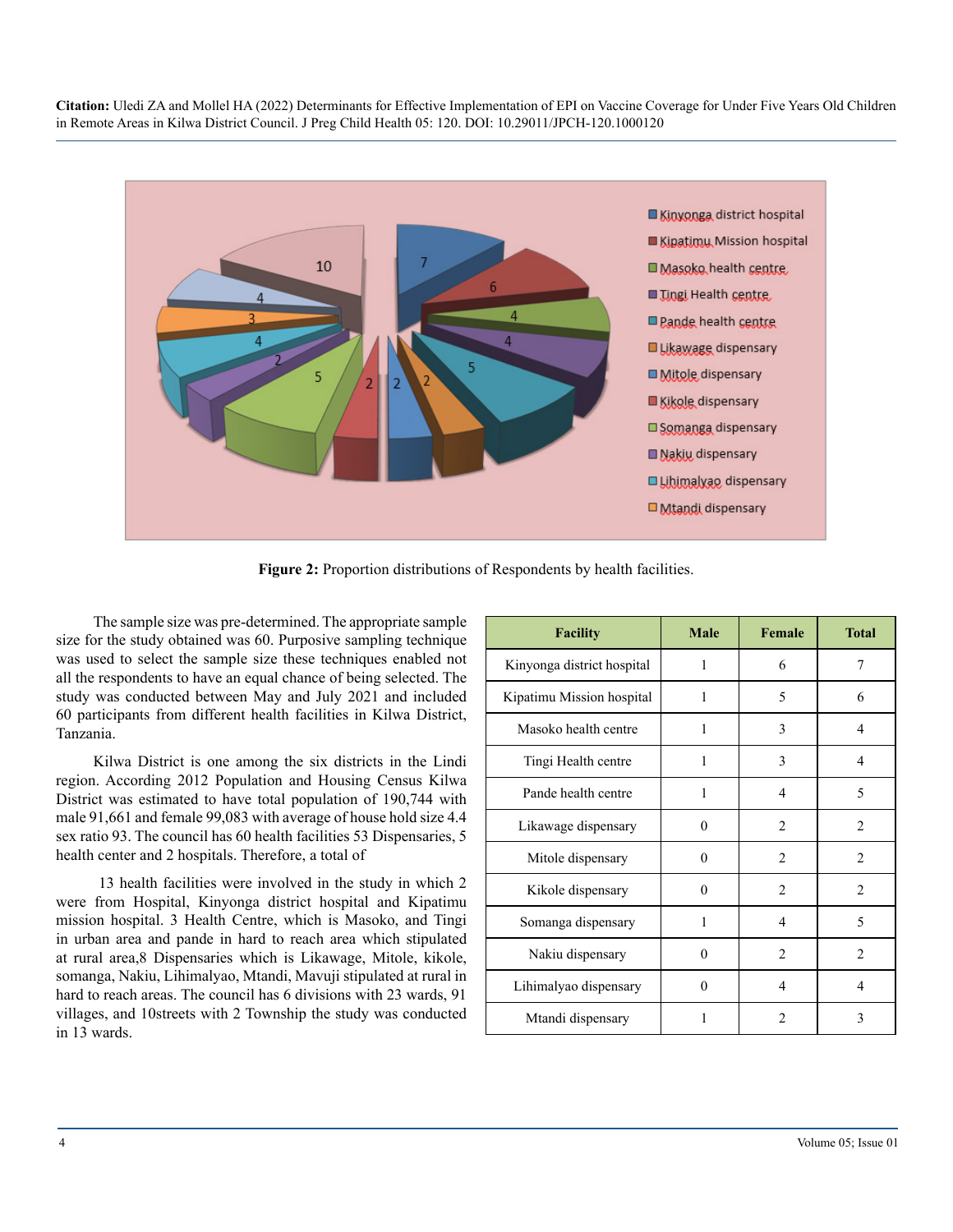| Mavuji dispensary   |    |    |
|---------------------|----|----|
| <b>CHMT</b> members |    |    |
| Total               | 49 | 60 |

**Figure 3:** Summary of the study participants.

The facility operating immunization services in this study area is 57, out of 57 health facilities 13 were randomly selected, 3 from urban 10 from rural ward; from selected facilities a list of 60 participants was obtained. Non-probability sampling technique to identify the key informants who provided the information for this study. Thirty eight (27) healthcare workers and 10 CHMT members were purposely selected depending on the key information required from them. Mothers and care givers of under 5 children were conveniently selected who were visit RCH clinic. Saturation was used to determine the final number of respondent .60 participants was consented to participate. The study includes all under five children with immunization schedule between June 2020 up to Aug 2021.

All mothers and care givers of under 5 children who were available on the day of data collection were conveniently selected Included in the study, while mothers and care givers of above 5 children and those who didn't agree to participate in the study were excluded. All health care providers who works on RCH clinics and CHMT member were purposely selected included in study for the relevant information.

#### **The Interviews**

Qualitative data collection methods which comprise primary and secondary data collection, the primary source used in-depth interview to health care workers, CHMT members and mother and care givers of under five children, secondary data was obtained from various documentary sources including publish and unpublished records, DHIS report. Questions were prepared in English and Kiswahili language. The interview guide was pilottested among health care provider from Mpara Dispensary in Kilwa DC changes were made in language to make some questions easier to understand. Interviews were tape-recorded and notes were taken during the interviews. Every day after the interviews, the notes prepared and listened to the tape-recorded interviews and made a summary. The recorded interviews were transcribed verbatim and translated into English. Smart phone were used to communicate with respondents, interview were conducted with 60 participants by Principal investigator with research assistants, most of interviews were conducted at health facilities, the process of interview took approximately 45 minutes.

Data analyzed by using qualitative contents analysis. The transcribed texts were imported into the Atlas. Version 8.2.4, then codes using pre-determined themes, emerging themes were deductively coded, and the output were created, quotation, memo, and families for writing report.

Ethical clearance was obtained from Mzumbe University through Ethical Clearance Committee, which provided ethical approval by providing an approval letter to respective District Executive Directors (DED). The permission for the collection of data was obtained from DED of Kilwa DC. All participants were informed about the purpose of this study and secure that participating in this study is merely volunteer. Written consent was provided to the participants before interviews and verbal consent was asked during discussions.

#### **The Findings from the factor affecting implementation of EPI Financial constraints**

During an interview, CHMT Members mentioned that, inadequate funding was the major obstacle towards effective implementation of vaccination interventions. All aspects of vaccination program are found to be disrupted by poor funding. DHO reported that the gaps existing in funding have been behind poor implementation of EPI activities in terms of coverage. This was as quoted below;

Inadequate of fund for operational activity which leading to non-implementation of critical activities e.g., supervision, distribution of medical equipment and supplies under the current budgetary, we do supervision but it delayed due to lack of funds/ Transport. More over our mobile sessions have transport challenge. (CHMT member, June 2021)

DHS also reported that, funding challenge led to poor implementation of EPI activities in terms of coverage. This was as mentioned as follows;

There is delayed disbursement of funds from different source e.g. Funds from basket fund, sometimes it delays more than 2 quarter, which cause shortage of fuel and repair or maintenance of vehicle and refrigerator, leading to restricted field visits of vaccinators and the monitoring staff. (CHMT member, June 2021)

Some CHMT members were of the arguments that there was no effective funding of vaccination activities for both campaigns and routine immunization activities. Also, these activities were not given priority during implementation of immunization programs.

#### **Inadequate Infrastructure and Equipment**

Also, the finding obtained from the respondents revealed that their poor mobilization of vaccine due to absence of well-equipped offices, absence of adequate vehicles, motorcycles as well as other transportation means. There was also no readiness of all other equipment which were needed in carrying out these activities. DIVO highlighted that a major challenge is lack of mobility. This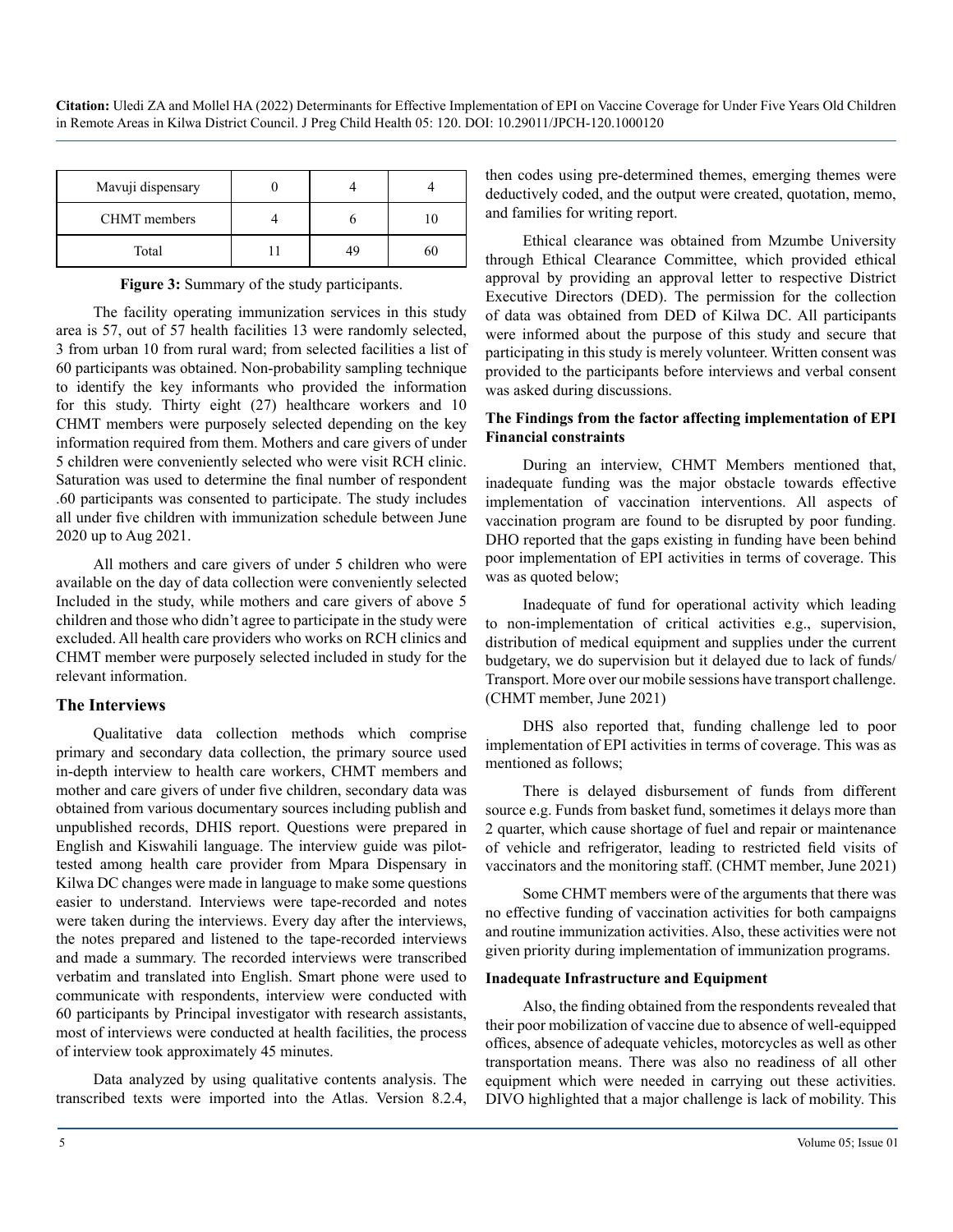was as quoted below;

One of the major challenges is lack of mobility. You cannot succeed in undertaking social mobilization work effectively if at all there is no mobility given that you will have to pass through different places. We do have one vehicles attached to immunization services health department, it is not able to distribute all 57 health facility at once, it better to have more than one vehicle. And the vehicle is Nissan which comprise one sit with the only driver which make difficult to use that vehicle in supportive supervision, it is difficult to carry more than 3 CHM" (CHMT member, June 2021).

#### **Health Worker Shortages**

Majority of the respondents revealed that, there is a shortage of health personnel especially in rural area of about 70% hence this shortage affects the delivery of vaccination in most of rural areas. This is supported by one of the respondent from Mavuji dispensary who was quoted said that;

We are facing the challenge of inadequate number of staff. This increases burden to us especially in attending all people who attend the clinic. The number of people who are to be provided with services is higher comparing to the number of staffs available. The end result of this is that lactating mothers took too long waiting for service". ( Health care worker,2021)

One respondents from Mtandi dispensary provided that the existing gap was not addressed permanently through reliance on voluntary community mobilizers as well as traditional and religious leaders who were regarded as community mobilizers.

#### **Training Deficiencies**

As per the responses provided by respondents of the study, it was revealed that the structure on the ground did not translate into having qualified personnel at the community level to attain the intended objectives of the immunization programme. They further provided that limited trainings on immunization to some staffs is a barrier to the proper implementation of immunization program in various health facilities around the district. As per their observation, most of health care providers can still be incapable of attaining their purposes of the program even after receiving trainings. This is because they still lack effective monitoring and supervision. One respondent was interviewed on the issue of communication and negotiation skills of health care providers. The response was;

 You know what, they didn't train us on the immunization services especially to new employed, we didn't understand well about some tools of HIMS. We even don't know the criteria used for children who not supposed to receive vaccine some contraindication of the antigens so far, I heard there are different criteria used for some vaccine, I don't have the guideline showing those reaction, side effect and knowing which side effect made to community make them fear to vaccinate. Furthermore, we are not sufficiently knowledgeable and updated on all aspect of immunization and related field e.g. IMCI (Health care workers, 2021)

#### **Attitudes Among Community Members**

Health care providers who participated in interviews raised similar issues. As expected, some people resist to vaccinate their child was more frequently referred to by communities in various villages and health workers provided that this tendency acts as among drawbacks towards effective implementation of immunization program. In Kiwawa dispensary, the habit of resisting vaccination was witnessed in response to some of vaccinations. Respondents of the study provided that one of the reasons behind resistance was traditional beliefs. Also, variety of religious groups and measles vaccine campaigners use to spread rumors about the infertility caused by vaccination or others believes that it causes a dangerous infection, which is regarded as a method of checking population growth in Muslims. In some villages, it was revealed by respondents of the study that there are cases of resistance to vaccination by some of religious groups in particular communities.

#### **Vaccine Stock Out**

The study found a problem of vaccine stock out, some of the vaccine is out of stock from regional level to district level up to facility level, which cause some children miss some dose of vaccine in particular time the health in charge of Pande health center describe as follows, it quoted below;

We experience the problem of out of stock of vaccine in February up to April 2021, especially BCG, OPV, MR, most of the children didn't receive that vaccine at that time, after sometimes we received other vaccine, but there is still a problem of MR vaccine, and this challenge is cross cutting issue, it is still a problem to regional, district level. (Facility in charge, 2021)

 Also some of the Lactating mother at Somanga dispensary describes this challenge as follows;

…Today my child not immunized because of vaccine out of stock, my child has nine month I bring here for MR vaccine, but not achieve to receive immunization services today (Lactating mother, 2021).

# **Discussion**

#### **Financial Constraints**

One of the factors that were pointed out as presented in chapter six which hinder the process for implementation of EPI on vaccine coverage for under five years old children is financial constraints. Lack of sufficient funds affects not only the purchase of drugs but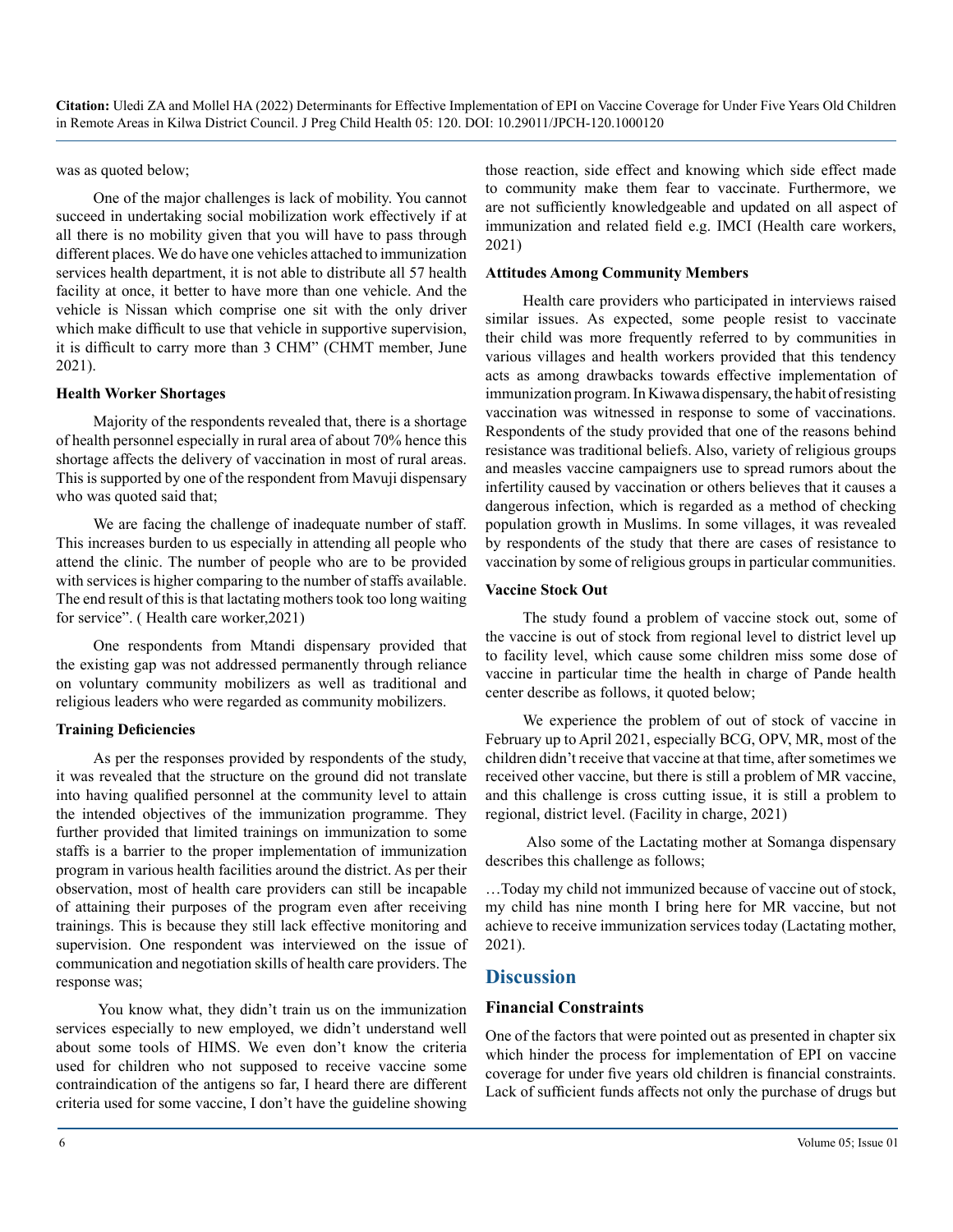also the movement of health personnel from one place to another during the practice of vaccine provision. A study by Onyango et al. (2012) also found that, most vaccination programmes do not reach target due to financial constraints. Another study by Okech et al. (2015) also found financial constraints to the implementation of immunization programmes. Sufficient budgeting in health sector will be the most solution to solve the problem of financial constraints. It is something which is known vividly that the health of a human being should be gives the first priority, and if that is the case we also expect the budget of health sector to be given the first priority. By doing so it is obvious that the problem of financial constraints will be solved.

#### **Health Worker Shortages**

Shortage of health workers was also another factor which was found to be affecting the implementation of immunization programmes in Kilwa district council. The number of health staffs in rural areas where larger number of citizens reside is not equivalent by number of citizens. Special concern should be in place in rural areas by making sure that more health staff are recruited and posted in rural areas. Poor infrastructure in rural areas is one of the reasons why few of the posted new recruits in health sector running away and going back in cities. In that sense the improvement of infrastructure in rural areas is very crucial. A study by Anasel (2017) [12] also found that, insufficient staff in the health sector hinders the process of implementation of EPI in rural areas particularly. Another study by Lilian et al. [13] further came up with challenge of insufficient number of health staff in the process of immunization.

#### **Training Deficiencies**

Training deficiencies is also another factor which affects immunization process. This is due to the fact that there is no translation by the structure on the ground into having adequate qualified personnel at the community level to attain immunization program objectives. Lack of trainings on immunization to some staffs is a barrier to the proper implementation of immunization program in various health facilities around the district. Lack of proper supervisions and monitoring affects totally the whole process of immunization implementation.

Properly trained staff always performs better compared to one who is not properly trained. The importance of training staff properly particularly in the immunization activities can't be ignored. The study conducted by Sembuche et al. (2010) [14] pointed out the benefits of providing proper training to health personnel practicing immunization activities. Another study by Koskei et al. (2014) also showed the importance of providing appropriate training to those concerned by immunization activities.

#### **Attitudes among Community Members**

Attitude among community members is also an important factor that can facilitate or hinder the process for implementation of EPI on vaccine coverage. Good attitude of community members on vaccine provision do facilitate the process for implementation of EPI and on the contrary bad attitude of community members on vaccine provision hinders the process of implementation of EPI. A good example is provision of Covid-19 vaccine; some have good attitude on it and majority have bad attitude on it. In that case we can see still majority of the people in the country are not ready to get vaccine on Covid-19. An awareness campaign is the most important tool which can help the community to develop good attitude towards vaccine provision to their children. A study by Charles et al. (2010) pointed out the importance of making aware the community on the importance of vaccine so that there won't be bad attitude of the community towards vaccines. Findings are also similar to those by Gupta et al. [15].

#### **Vaccine Stock Out**

Vaccine stock out as pointed earlier is also a factor which hinders process for implementation of EPI. The community can be ready to get vaccine, but if there is no sufficient stock then the

Community cannot get vaccine. The study which was carried out by Roberts et al. [16] pointed out significances of sufficient stock of vaccine. Stock out of vaccine is affecting the process of immunization in most developing countries [17]. In that sense, developing countries have to come up with appropriate solution to this challenge [18,19].

## **Conclusions**

The study found that the process of immunization runs from national, regional and district levels but also there is supportive supervision although there are challenges that sometimes the process of implementation of immunization only reaches the regional level. The study also found that Kilwa district has achieved 90 % target in some of facilities for EPI although some of the facilities did not reach the target. The study also found that challenges facilitating or hindering processes EPI implementation include; financial constraints, inadequate infrastructure and equipment, shortage of health workers, training deficiencies, attitudes among community members as well as vaccine stock out. In a nutshell implementation process for expanded programme immunization on vaccine coverage for under five years old children has been achieve at Kilwa District despite a number of challenges mentioned.